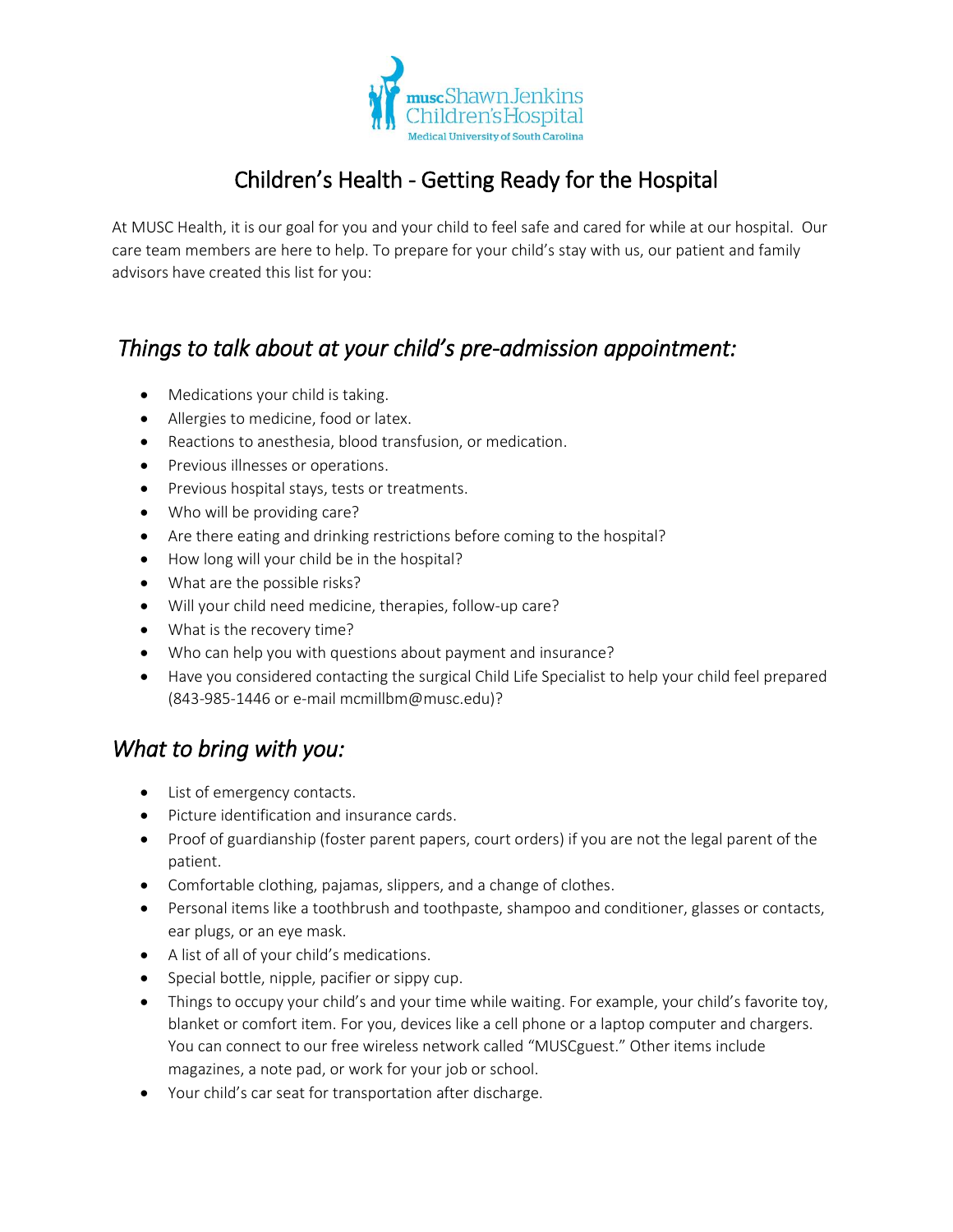

- For your safety and the safety of our care team, a mask must be worn at all times. This includes when you leave your child's room and when a care team member is in the room. The hospital has disposable masks and will provide one for you or you may bring your own.
- Meal money and snacks.
- Money for parking in the garage.

### *Helpful Suggestions:*

- Two supportive care people may stay at all times with pediatric inpatients. Check on the status of our COVID-19 family presence and visitation policy. [https://muschealth.org/patients](https://muschealth.org/patients-visitors/coronavirus-information)[visitors/coronavirus-information](https://muschealth.org/patients-visitors/coronavirus-information)
- Have a plan for who will care for your other children while you are at the hospital. At this time, siblings are not able to visit due to COVID-19 restrictions.
- Make a list of questions for your care team as you think of them. Ask these questions before your child's stay or while in the hospital.
- Questions and concerns may come up at any time. Keep a notepad and pen close by. If you don't have a notebook, ask a care team member for some paper for you to write down your questions. Then when the team is present, you can refer to your notes and ask!
- Make sure you have secured a ride home so you will be ready for discharge. Please notify your team if you have a transportation need.
- Notify your team upon admission of any needs you have that may impact discharge.

### Address and Parking Garage Locations:

### Shawn Jenkins Children's Hospital & Pearl Tourville Women's Pavilion:

10 McClennan Banks Drive Charleston, SC 29425 *\*Located near the corner of Calhoun Street and Courtenay Drive [Directions.](https://www.google.com/maps/dir/10%20McClennan%20Banks%20Drive+Charleston+SC+29425) Valet parking services are available at this location; Patients may also park in McClennan Banks Garage. Address and directions below:*

### *McClennan Banks Parking Garage:*

21 McClennan Banks Drive Charleston, SC 29425 *\*The McClennan Banks Garage can be accessed via Bravo Street, Ralph H. Johnson Boulevard Drive, or McClennan Banks Drive from Calhoun Street[. Directions](https://www.google.com/maps/dir/21%20McClennan%20Banks%20Drive+Charleston+SC+29425)*

\*Prepared for you by the Children's Health Patient and Family Advisory Council and the Youth Patient Advisory Council.